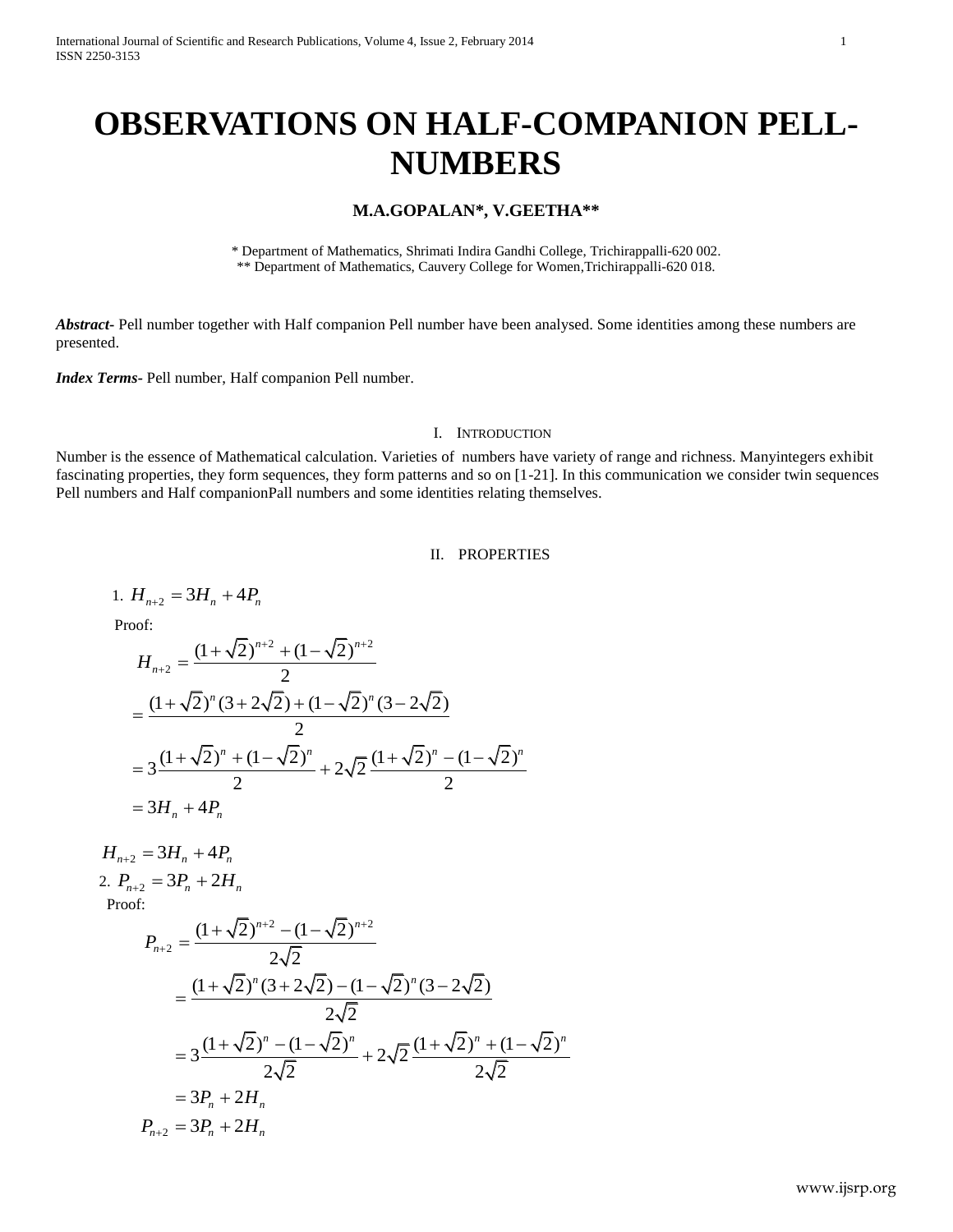$$
3. \ P_n^3 = \frac{1}{2^3} \Big[ P_{3n} - 3(-1)^n P_n \Big]
$$

Proof:

$$
P_n^3 = \left[ \frac{(1+\sqrt{2})^n - (1-\sqrt{2})^n}{2\sqrt{2}} \right]^3
$$
  
=  $\frac{1}{8} \left[ \frac{(1+\sqrt{2})^{3n} - (1-\sqrt{2})^{3n}}{2\sqrt{2}} + 3(-1)^n \frac{(1+\sqrt{2})^n - (1-\sqrt{2})^n}{2\sqrt{2}} \right]$   
=  $\frac{1}{8} \left[ P_{3n} - 3(-1)^n P_n \right]$   

$$
P_n^3 = \frac{1}{2^3} \left[ P_{3n} - 3(-1)^n P_n \right]
$$

4. 
$$
P_n^5 = \frac{1}{2^6} \Big[ P_{5n} - 5(-1)^n P_{3n} + 10P_n \Big]
$$

Proof:

$$
P_n^5 = \left[ \frac{(1+\sqrt{2})^n - (1-\sqrt{2})^n}{2\sqrt{2}} \right]^5
$$
  
\n
$$
= \frac{1}{128\sqrt{2}} \left[ (1+\sqrt{2})^n - (1-\sqrt{2})^n \right]^5
$$
  
\n
$$
= \frac{1}{64} \left[ \frac{(1+\sqrt{2})^{5n} - (1-\sqrt{2})^{5n}}{2\sqrt{2}} - 5(-1)^n \frac{(1+\sqrt{2})^{3n} - (1-\sqrt{2})^{3n}}{2\sqrt{2}} + 10 \frac{(1+\sqrt{2})^n - (1-\sqrt{2})^n}{2\sqrt{2}} \right]
$$
  
\n
$$
= \frac{P_{5n} - 5(-1)^n P_{3n} + 10P_n}{64}
$$
  
\n
$$
P_n^5 = \frac{1}{2^6} \left[ P_{5n} - 5(-1)^n P_{3n} + 10P_n \right]
$$
  
\n5.  $P_n^7 = \frac{1}{2^9} \left[ P_{7n} - 7(-1)^n P_{5n} + 21P_{3n} - 35(-1)^n P_n \right]$   
\nProof:

Proo

$$
P_n^7 = \left[ \frac{(1+\sqrt{2})^n - (1-\sqrt{2})^n}{2\sqrt{2}} \right]^7
$$
  
=  $\frac{1}{2^9} \left[ \frac{(1+\sqrt{2})^{7n} - (1-\sqrt{2})^{7n}}{2\sqrt{2}} - 7(-1)^n \frac{(1+\sqrt{2})^{5n} - (1-\sqrt{2})^{5n}}{2\sqrt{2}} + 21 \frac{(1+\sqrt{2})^{3n} - (1-\sqrt{2})^{3n}}{2\sqrt{2}} \right]$   
=  $\frac{1}{2^9} \left[ P_{7n} - 7(-1)^n P_{5n} + 21P_{3n} - 35(-1)^n P_n \right]$   

$$
P_n^7 = \frac{1}{2^9} \left[ P_{7n} - 7(-1)^n P_{5n} + 21P_{3n} - 35(-1)^n P_n \right]
$$

Remark: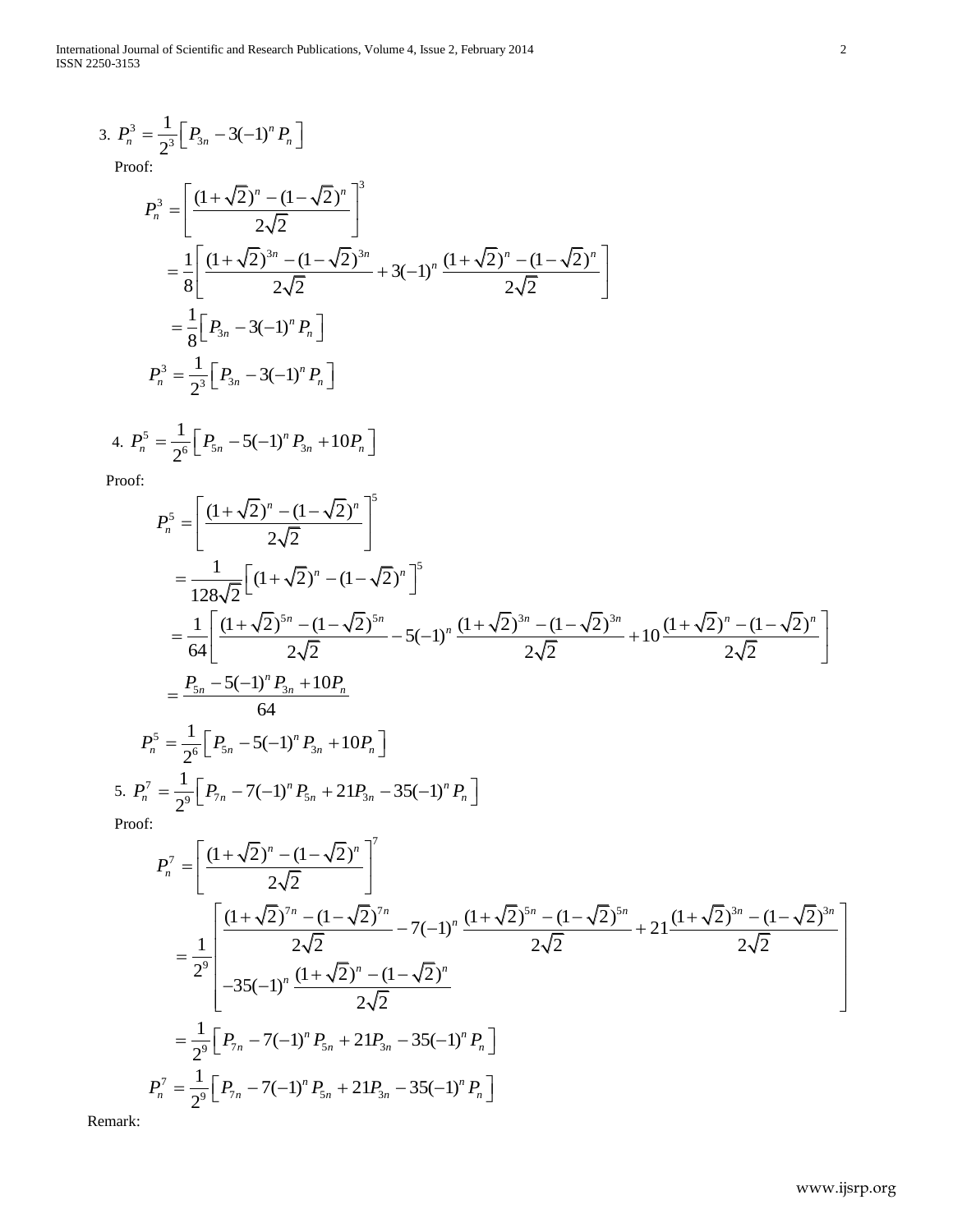From the relations 3, 4, and 5 a general representation for  $P_n^{2r+1}$  $+1$  is obtained as follows:

m the relations 3, 4, and 5 a general representation for 
$$
P_n^{2r+1}
$$
 is obtained as follows:  
\n
$$
P_n^{2r+1} = \frac{1}{2^{3r}} \Big[ P_{(2r+1)n} - (2r+1)C_1(-1)^n P_{(2r-1)n} + (2r+1)C_2 P_{(2r-3)n} - (2r+1)C_3(-1)^n P_{(2r-5)n} + ... \Big]
$$
\nthe general representation for  $P_n^{2r}$  is  
\n
$$
P_n^{2r} = \frac{1}{2^{3r-1}} \Big[ H_{2rn} - 2rC_1(-1)^n H_{(2r-2)n} + 2rC_2 H_{(2r-4)n} - 2rC_3(-1)^n H_{(2r-6)n} + ... + \frac{2rC_r}{2}(-1)^{k(n+3)-2} \Big]
$$

2

2

$$
P_n^{2r+1} = \frac{1}{2^{3r}} \Big[ P_{(2r+1)n} - (2r+1)C_1(-1)^n P_{(2r-1)n} + (2r+1)C_2 P_{(2r-3)n} - (2r+1)C_3(-1)^n P_{(2r-5)n} + \dots \Big]
$$
  
Also the general representation for  $P_n^{2r}$  is  

$$
P_n^{2r} = \frac{1}{2^{3r-1}} \Bigg[ H_{2rn} - 2rC_1(-1)^n H_{(2r-2)n} + 2rC_2 H_{(2r-4)n} - 2rC_3(-1)^n H_{(2r-6)n} + \dots + \frac{2rC_r}{2}(-1)^{k(n+3)-2} \Bigg]
$$
  
where  $P_{-sn} = 0$ ,  $s = 0, 1, 2, 3...$   

$$
6. H_n^3 = \frac{H_{3n} + 3(-1)^n H_n}{2^n}
$$

Proof:

6.  $H_n^3 = \frac{H_3}{4}$ 

$$
H_n^3 = \left[ \frac{(1+\sqrt{2})^n + (1-\sqrt{2})^n}{2} \right]^3
$$
  
=  $\frac{1}{8} \left[ (1+\sqrt{2})^n + (1-\sqrt{2})^n \right]^3$   
=  $\frac{1}{4} \left[ \frac{(1+\sqrt{2})^{3n} + (1-\sqrt{2})^{3n}}{2} + 3(-1)^n \frac{(1+\sqrt{2})^n + (1-\sqrt{2})^n}{2} \right]$   
=  $\frac{H_{3n} + 3(-1)^n H_n}{4}$   
 $H_n^3 = \frac{H_{3n} + 3(-1)^n H_n}{2^2}$   
 $\frac{5}{n} = \frac{H_{3n} + 5(-1)^n H_{3n} + 10H_n}{2^4}$ 

Proof:

7. *H*

$$
H_{n}^{5} = \left[ \frac{(1+\sqrt{2})^{n} + (1-\sqrt{2})^{n}}{2} \right]^{5}
$$
  
=  $\frac{1}{32} \left[ (1+\sqrt{2})^{n} + (1-\sqrt{2})^{n} \right]^{5}$   
=  $\frac{1}{16} \left[ \frac{(1+\sqrt{2})^{5n} + (1-\sqrt{2})^{5n}}{2} + 5(-1)^{n} \frac{(1+\sqrt{2})^{3n} + (1-\sqrt{2})^{3n}}{2} + 10 \frac{(1+\sqrt{2})^{n} + (1-\sqrt{2})^{n}}{2} \right]$   
=  $\frac{H_{5n} + 5(-1)^{n} H_{3n} + 10H_{n}}{16}$   
 $H_{n}^{5} = \frac{H_{5n} + 5(-1)^{n} H_{3n} + 10H_{n}}{2^{4}}$ 

Remark:

From the relations 6 and 7a general representation for  $H_n^{2r+1}$  $11$  is obtained as follows:

$$
H_n = \frac{2^4}{2^4}
$$
  
\n
$$
H_n^{2r+1} = \frac{1}{2^{2r}} \Big[ H_{(2r+1)n} + (2r+1)C_1(-1)^n H_{(2r-1)n} + (2r+1)C_2 H_{(2r-3)n} + (2r+1)C_3(-1)^n H_{(2r-5)n} + ... \Big]
$$
  
\n
$$
H_n^{2r+1} = \frac{1}{2^{2r}} \Big[ H_{(2r+1)n} + (2r+1)C_1(-1)^n H_{(2r-1)n} + (2r+1)C_2 H_{(2r-3)n} + (2r+1)C_3(-1)^n H_{(2r-5)n} + ... \Big]
$$

Also the general representation for  $H_n^{2r}$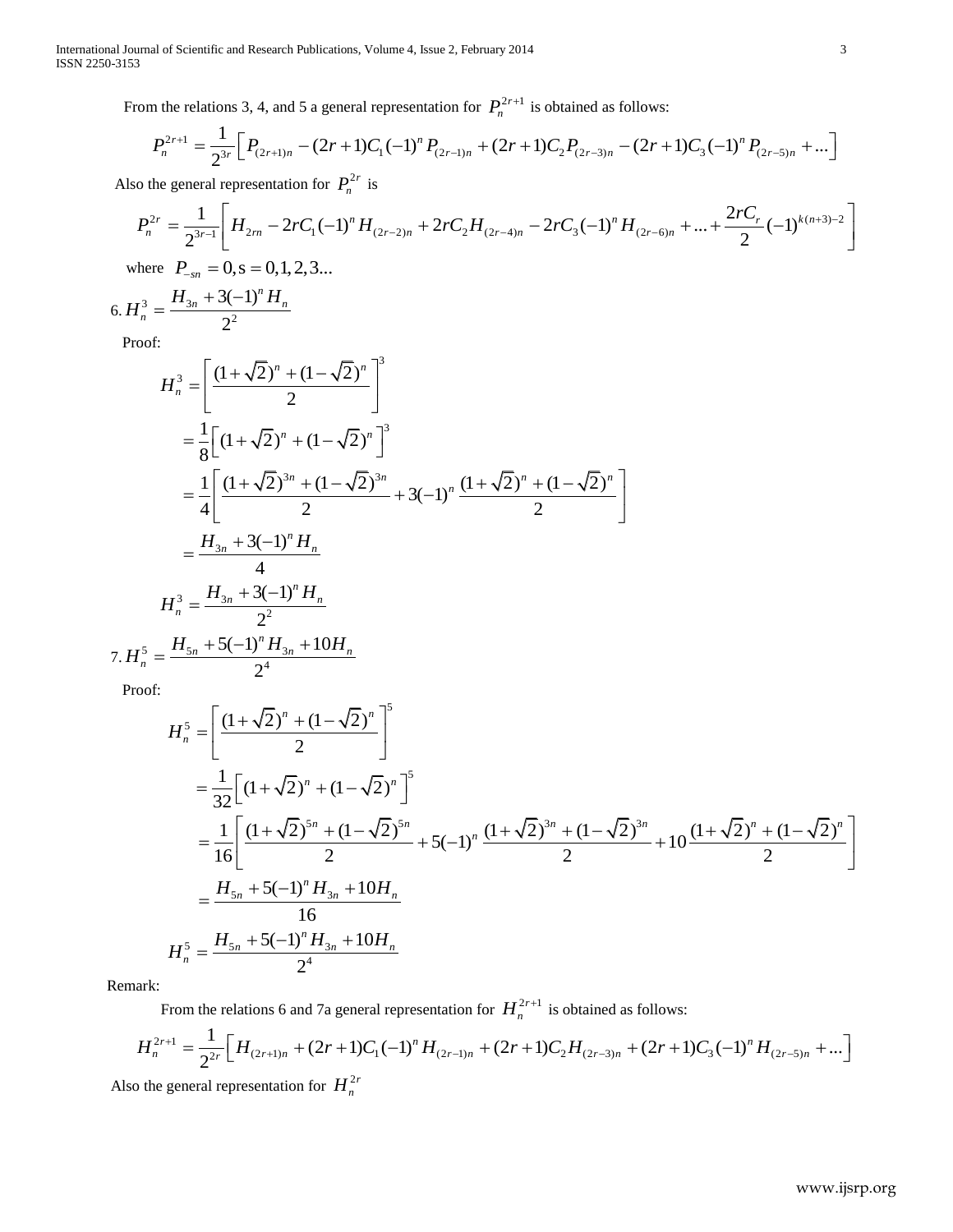International Journal of Scientific and Research Publications, Volume 4, Issue 2, February 2014 4 ISSN 2250-3153

1 of Scientific and Research Publications, Volume 4, Issue 2, February 2014  
\n
$$
H_n^{2r} = \frac{1}{2^{2r-1}} \left[ H_{2rn} + 2rC_1(-1)^n H_{(2r-2)n} + 2rC_2 H_{(2r-4)n} + 2rC_3(-1)^n H_{(2r-6)n} + ... + \frac{2rC_r}{2} (-1)^{k(n+2)-2} \right]
$$
\nHere  $H_n = 0$  s = 0 1 2 3

where  $H_{-sn} = 0$ ,  $s = 0, 1, 2, 3...$ 

 $8. H_{2n} = 2H_n^2 - (-1)^n$ 

Proof:  
\n
$$
H_{2n} = \frac{(1+\sqrt{2})^{2n} + (1-\sqrt{2})^{2n}}{2}
$$
\n
$$
= \frac{\left[ (1+\sqrt{2})^n + (1-\sqrt{2})^n \right]^2 - 2(1+\sqrt{2})^n (1-\sqrt{2})^n}{2}
$$
\n
$$
= 2 \left[ \frac{\left[ (1+\sqrt{2})^n + (1-\sqrt{2})^n \right]^2}{2} \right]^2 - (-1)^n
$$
\n
$$
= 2H_n^2 - (-1)^n
$$
\n
$$
H_{2n} = 2H_n^2 - (-1)^n
$$
\n9.  $H_{2n} = 4P_n^2 + (-1)^n$ 

Proof:

$$
H_{2n} = \frac{(1+\sqrt{2})^{2n} + (1-\sqrt{2})^{2n}}{2}
$$
  
= 
$$
\frac{\left[ (1+\sqrt{2})^n - (1-\sqrt{2})^n \right]^2 + 2(1+\sqrt{2})^n (1-\sqrt{2})^n}{2}
$$
  
= 
$$
4P_n^2 + (-1)^n
$$
  

$$
H_{2n} = 4P_n^2 + (-1)^n
$$

$$
10. P_{2n} - 2H_n P_n = 0
$$

Proof:

$$
P_{2n} = \frac{(1+\sqrt{2})^{2n} - (1-\sqrt{2})^{2n}}{2\sqrt{2}}
$$
  
= 
$$
\left[ (1+\sqrt{2})^n + (1-\sqrt{2})^n \right] \left[ \frac{(1+\sqrt{2})^n - (1-\sqrt{2})^n}{2\sqrt{2}} \right]
$$
  
= 
$$
2H_n P_n
$$

$$
P_{2n} - 2H_n P_n = 0
$$

11.  $P_{2n} = 2P_n(H_{n+1} - 2P_n)$ <br>Proof:<br> $P_nH_{n+1} = \left[ \frac{(1+\sqrt{n} + 2P_n)}{(1+\sqrt{n} + 2P_n)^2} \right]$ Proof:

$$
P_n H_{n+1} = \left[ \frac{(1+\sqrt{2})^n - (1-\sqrt{2})^n}{2\sqrt{2}} \right] \left[ \frac{(1+\sqrt{2})^{n+1} + (1-\sqrt{2})^{n+1}}{2} \right]
$$
  
\n
$$
= \frac{1}{4\sqrt{2}} \left[ (1+\sqrt{2})^{2n} - (1-\sqrt{2})^{2n} + \sqrt{2}((1+\sqrt{2})^n - (1-\sqrt{2})^n)^2 \right]
$$
  
\n
$$
= \frac{1}{2} \left[ \frac{(1+\sqrt{2})^{2n} - (1-\sqrt{2})^{2n}}{2\sqrt{2}} + \frac{\sqrt{2}((1+\sqrt{2})^n - (1-\sqrt{2})^n)^2}{2\sqrt{2}} \right]
$$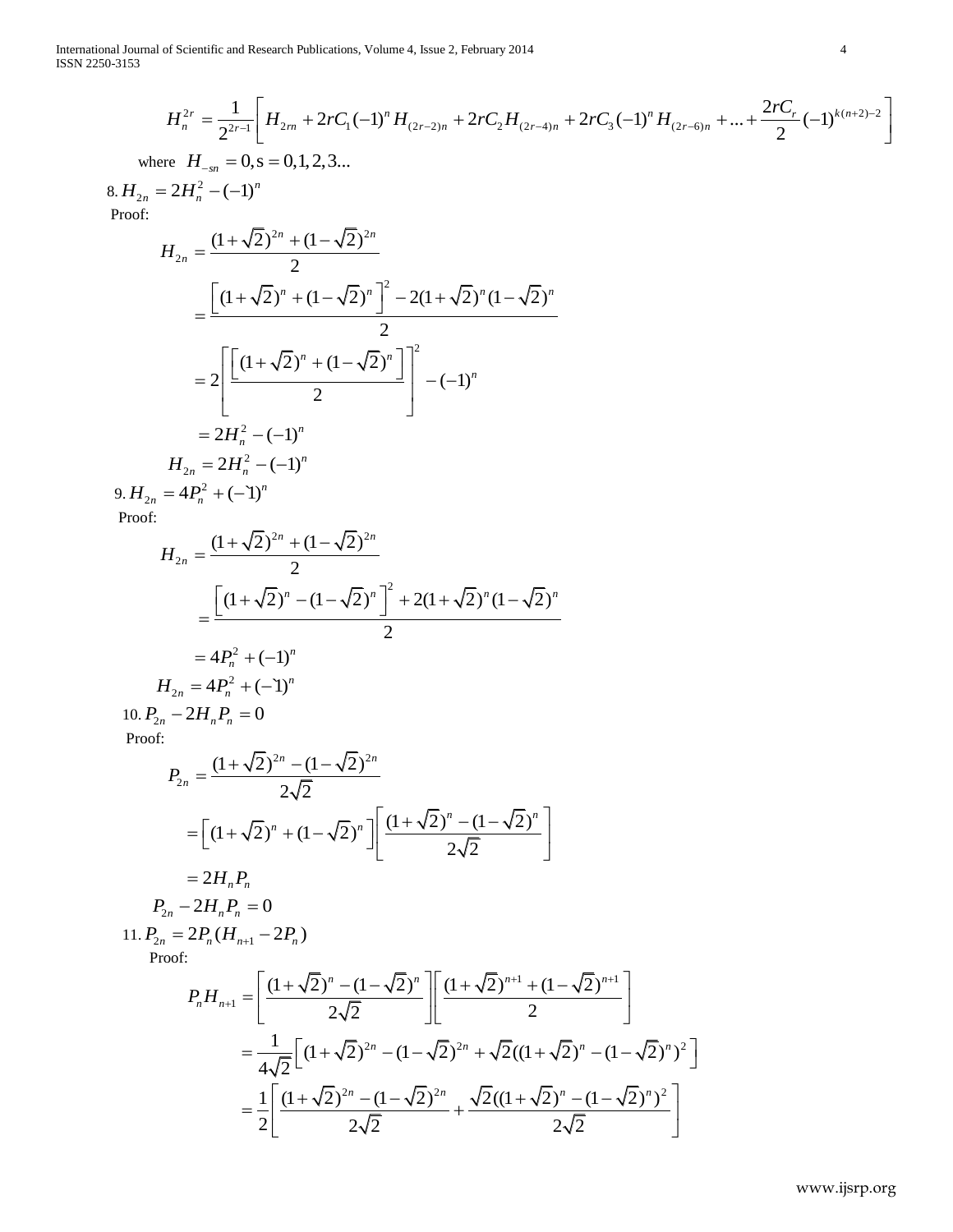$$
= \frac{1}{2} \Big[ P_{2n} + 4P_n^2 \Big]
$$
  

$$
P_{2n} = 2P_n (H_{n+1} - 2P_n)
$$
  

$$
12. H_n^2 + H_{n+1}^2 = 2(H_{2n} + P_{2n})
$$

Proof:

Proof:  
\n
$$
H_n^2 + H_{n+1}^2 = \left[ \frac{(1+\sqrt{2})^n + (1-\sqrt{2})^n}{2} \right]^2 + \left[ \frac{(1+\sqrt{2})^{n+1} + (1-\sqrt{2})^{n+1}}{2} \right]^2
$$
\n
$$
= \frac{1}{4} \left[ (1+\sqrt{2})^{2n} + (1-\sqrt{2})^{2n} + 2(-1)^n + 3(1+\sqrt{2})^{2n} + 2\sqrt{2}(1+\sqrt{2})^{2n} + 3(1-\sqrt{2})^{2n} - 2\sqrt{2}(1-\sqrt{2})^{2n} - 2(-1)^n \right]
$$
\n
$$
= \frac{1}{4} \left[ 4((1+\sqrt{2})^{2n} + (1-\sqrt{2})^{2n}) + 2\sqrt{2}((1+\sqrt{2})^{2n} - (1-\sqrt{2})^{2n}) \right]
$$
\n
$$
= \frac{1}{4} \left[ 8 \frac{(1+\sqrt{2})^{2n} + (1-\sqrt{2})^{2n}}{2} + 8 \frac{(1+\sqrt{2})^{2n} - (1-\sqrt{2})^{2n}}{2\sqrt{2}} \right]
$$
\n
$$
= 2(H_{2n} + P_{2n})
$$
\n
$$
H_n^2 + H_{n+1}^2 = 2(H_{2n} + P_{2n})
$$
\n
$$
= 13. H_{n+1} = H_n + 2P_n
$$

Proof:

Proof:  
\n
$$
H_{n+1} = \frac{(1+\sqrt{2})^{n+1} + (1-\sqrt{2})^{n+1}}{2}
$$
\n
$$
= \frac{1}{2} \Big[ (1+\sqrt{2})^n + \sqrt{2}(1+\sqrt{2})^n + (1-\sqrt{2})^n - \sqrt{2}(1-\sqrt{2})^n \Big]
$$
\n
$$
= \frac{1}{2} \Big[ (1+\sqrt{2})^n + (1-\sqrt{2})^n + \sqrt{2}((1+\sqrt{2})^n - (1-\sqrt{2})^n) \Big]
$$
\n
$$
= H_n + 2P_n
$$
\n
$$
H_{n+1} = H_n + 2P_n
$$

14.  $P_{2n} = H_n (H_{n+1} - H_n)$ 

14. 
$$
P_{2n} = H_n(H_{n+1} - H_n)
$$
  
\nProof:  
\n
$$
H_{n+1}H_n = \left[ \frac{(1 + \sqrt{2})^{n+1} + (1 - \sqrt{2})^{n+1}}{2} \right] \left[ \frac{(1 + \sqrt{2})^n + (1 - \sqrt{2})^n}{2} \right]
$$
\n
$$
= \left[ \frac{(1 + \sqrt{2})^n + (1 - \sqrt{2})^n}{2} \right]^2 + \sqrt{2} \left[ \frac{(1 + \sqrt{2})^n + (1 - \sqrt{2})^n}{2} \right] \left[ \frac{(1 + \sqrt{2})^n - (1 - \sqrt{2})^n}{2} \right]
$$
\n
$$
= H_n^2 + P_{2n}
$$
\n
$$
P_{2n} = H_n(H_{n+1} - H_n)
$$

Proof:

15. 
$$
H_{2n} = 2H_{n+1}P_{n+1} - 3P_{2n}
$$
  
\nProof:  
\n
$$
H_{n+1}P_{n+1} = \left[ \frac{(1 + \sqrt{2})^{n+1} + (1 - \sqrt{2})^{n+1}}{2} \right] \left[ \frac{(1 + \sqrt{2})^{n+1} - (1 - \sqrt{2})^{n+1}}{2\sqrt{2}} \right]
$$
\n
$$
= \frac{1}{4\sqrt{2}} \left[ ((1 + \sqrt{2})^{n+1})^2 - ((1 - \sqrt{2})^{n+1})^2 \right]
$$